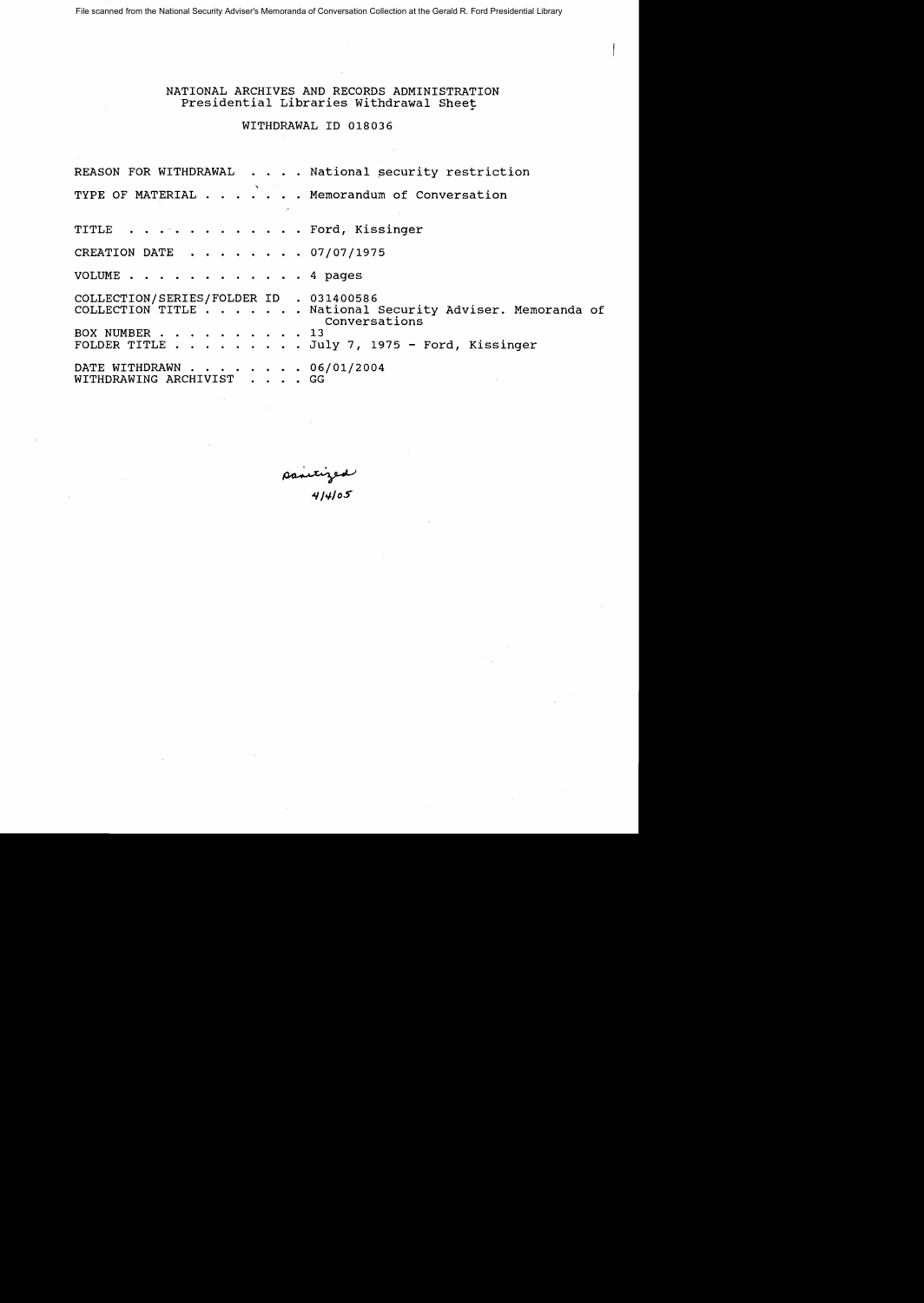MEMORANDCM

#### THE WHITE HOUSE

**WASHINGTON** 

### S<del>ECRET</del>/NODIS/XGDS

MEMORANDUM OF CONVERSATION

PARTICIPANTS: The President

Dr. Henry A. Kissinger, Secretary of State and Assistant to the President for National Security Affairs

Lt. General Brent Scowcroft, Deputy Assistant to the President for National Security Affairs

DATE & TIME: Monday, July 7, 1975 9:15 a. m.

PLACE: The Oval Office

Kissinger: In Milwaukee I will speak toughly about the UN. It may cause a flurry in the UN.

President: That's all right. That's the way I feel. That should put us on the side of the Israelis on this issue. Didn't they kick Israel out of one of the specialized agencies?

Kissinger: I think the Israelis are getting ready to cave, but I have been wrong before. But we have to hang tough. If we make it, it will be your letter and the fact that the two of us are together. Dinitz as much as said so -- that they could handle me but not both of us together. If we make it, it could be significant and maybe better than March, because we have gained four or five months. If they make some unilateral concessions to Syria, we have a chance of holding it until '77.

President: The more I thought over the weekend, the more I think the decision is not to use American combat troops there but only warning stations was good. We can sell it to the Congress, and if it's turned down we have a good case to take it to the people.

How about the Morgan [the US soldier kidnapped in Beirut] and what should we do?

FORD

DECLASSIFIED . E.O.

CLASSIFIED BY  $\frac{1}{2}$   $\frac{1}{2}$   $\frac{1}{2}$   $\frac{1}{2}$   $\frac{1}{2}$   $\frac{1}{2}$   $\frac{1}{2}$ EXEMIT FROM GENERAL DECLASSIFICATION **9ECRET/NODIS/XGDS** SCHEDULE OF EXECUTIVE ORDER 11652 EXEMPTION CATEGORY  $\mathcal{S}(b)$ AUTOMATICALLY DECLASSIFIED  $ON \sum_{m}$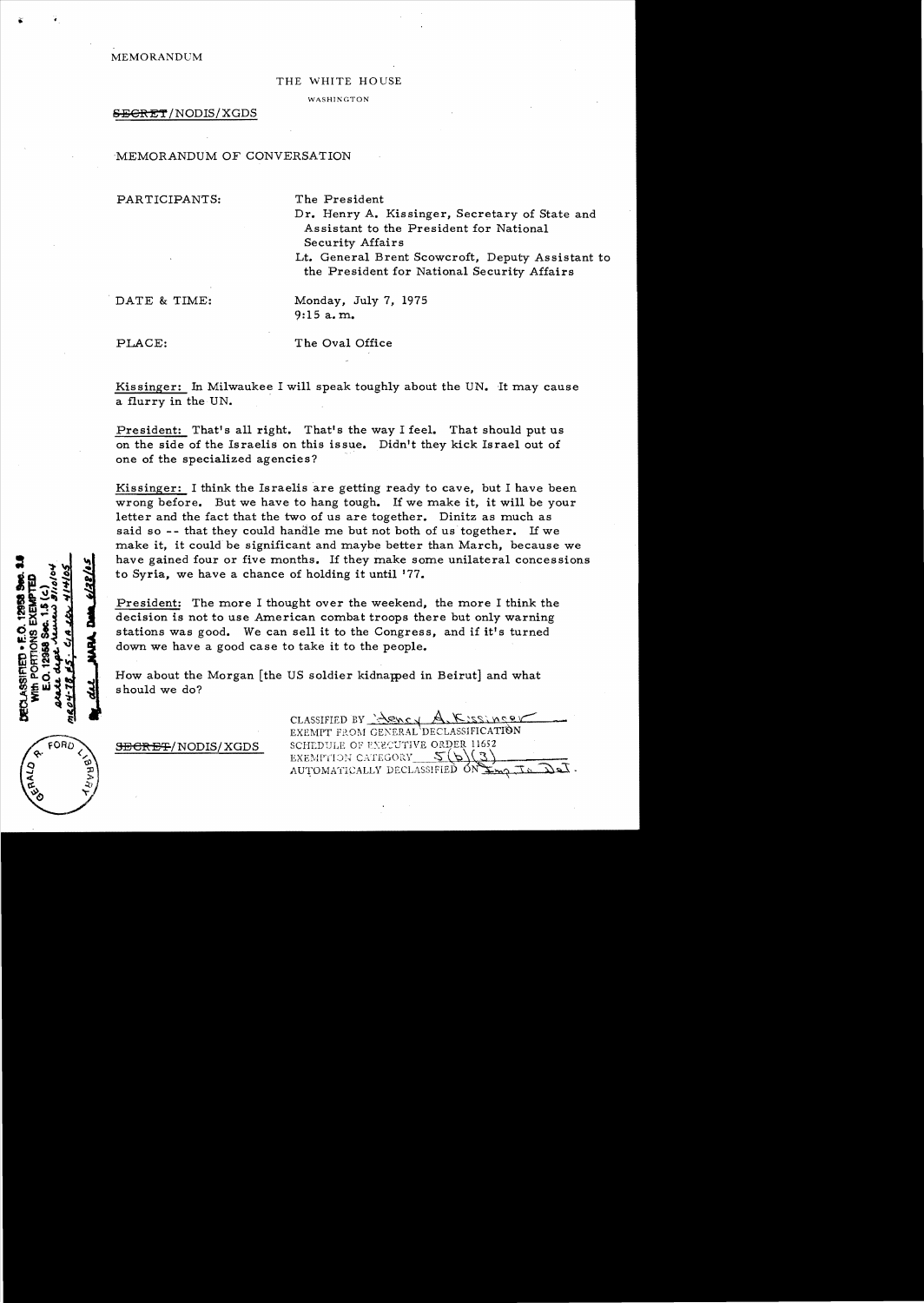## $S\rightarrow$  2 -  $\overline{S}$

Kissinger: It is a State-Defense foulup that he was allowed to pass through Beirut during a civil war. The group is not PLO but an unknown terrorist group. They have made three demands. The Lebanese Government is trying to effect the release without payment. I think we will recommend that we don't meet the demands. I think that giving in would proliferate kidnappings like this and jeopardize far more American lives.

We will know today whether the Lebanese can free him. He is black, so they will be cautious about killing him.

On Panama, we have a number of choices. I don't think we have any choice about going ahead with a treaty. I think Defense has behaved very badly on this. I think they have really been behind the Snyder Amendment. Clements said that if we delayed the treaty ratification, maybe he could give us a little help on the Snyder Amendment. I think we have to fight it on Constitutional grounds, not on the merits. I think that is a very important is sue.

The only choice of getting through '76 is with the cooperation of the Panamanians. For that, we need a serious negotiation. My idea is to delay the initialing until December '76. If we could get some sort of conceptual understanding. We need a united Administration and no leak that this is the way we are going.

President: I agree we can't have a leak, but as soon as you bring in people, you risk leaks by the opponents.

Kissinger: We could have a small NSC meeting.

President: Do we need that? 'A small, closely controlled meeting with Schlesinger, Clements, etc., would be better.

Kissinger: I think we should leave Colby out of everything we can.

President: Let's do it that way. Let's set it up for next week. Congressman Gene Snyder was at the airport in Kentucky. He had the gall to say he wanted to be a Federal Judge. I bit my tongue.

Kissinger: I am seeing Gromyko and will have to stall on CSCE. I will tell him you and Brezhnev can discuss it. We will have a little trouble wrapping it up. Waiting until around the lOth of August, until after Miki, is a long time to let it lag. That could be dangerous.

SEGRET/NODIS/XGDS

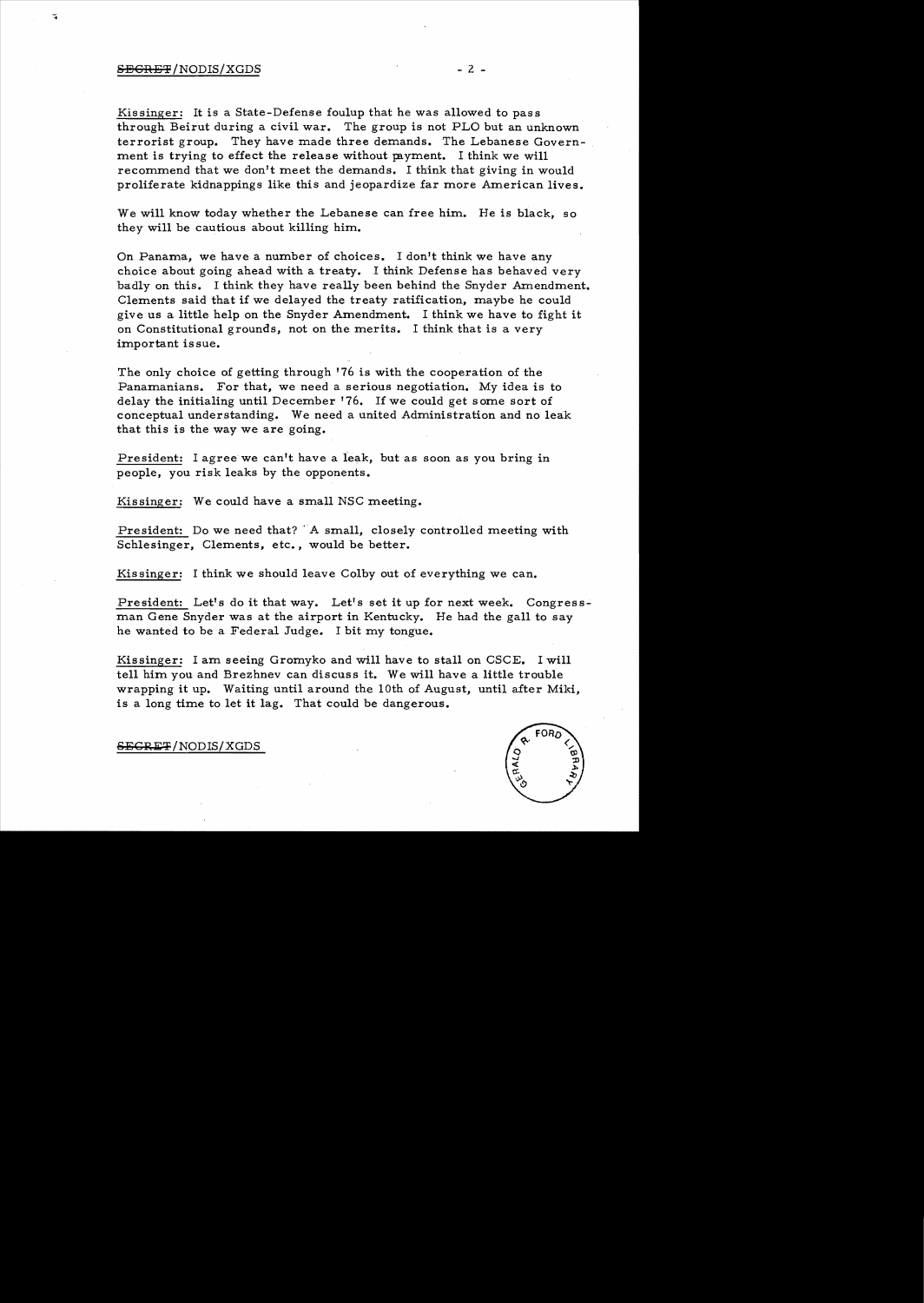## $SEGRET/NODIS/XGDS$  - 3 -

President: I read in the CIA brief that the Turks and Romanians are still holding out on CSCE.

Kissinger: That shows what the CIA brief is  $-$ - just a distillation of State cables. I have told our CSCE people to force the pace just a little; there really are no issues left. I have passed the word that you are not available in August.

President: Right.

Kissinger: Regarding Angola -- there are three options: If this is worth doing, we should do it right. I would suggest a 40 Committee meeting Monday, and I will get a paper to you by Tuesday.

President: I agree. Cross off the President: I agr I think it should be.

I read that the Chinese are supporting Savimbi and the Soviets are behind Neto. We would be supporting Roberto and Savimbi. You steer it so we come up with a minimum of

Kissinger: I have no view between group meeting to refine the in it. We will have a working package and maybe put some

Dinitz is coming back today and I will see him.

President: We have that Turk meeting on Wednesday. I noticed that the Democratic Congressional group on Cyprus...

Kissinger: We think it is a put-up job.

President: That is what I think. I don't know just how we should deal with it. It looks like a Brademas game. Rostow wants to be helpful. He called Rumsfeld over the weekend. He shouldn't be perceived as working with the White House. I think he should talk directly to the Speaker. O'Neill and others with his Democratic group. Don says Gene is very concerned. He says Brademas is being very mischievious.

Kissinger: I think it is better if Brent handles this, so we won't have too many different cooks in the broth. If we could get them activated fast that would be good.

SEGRET/NODIS/XGDS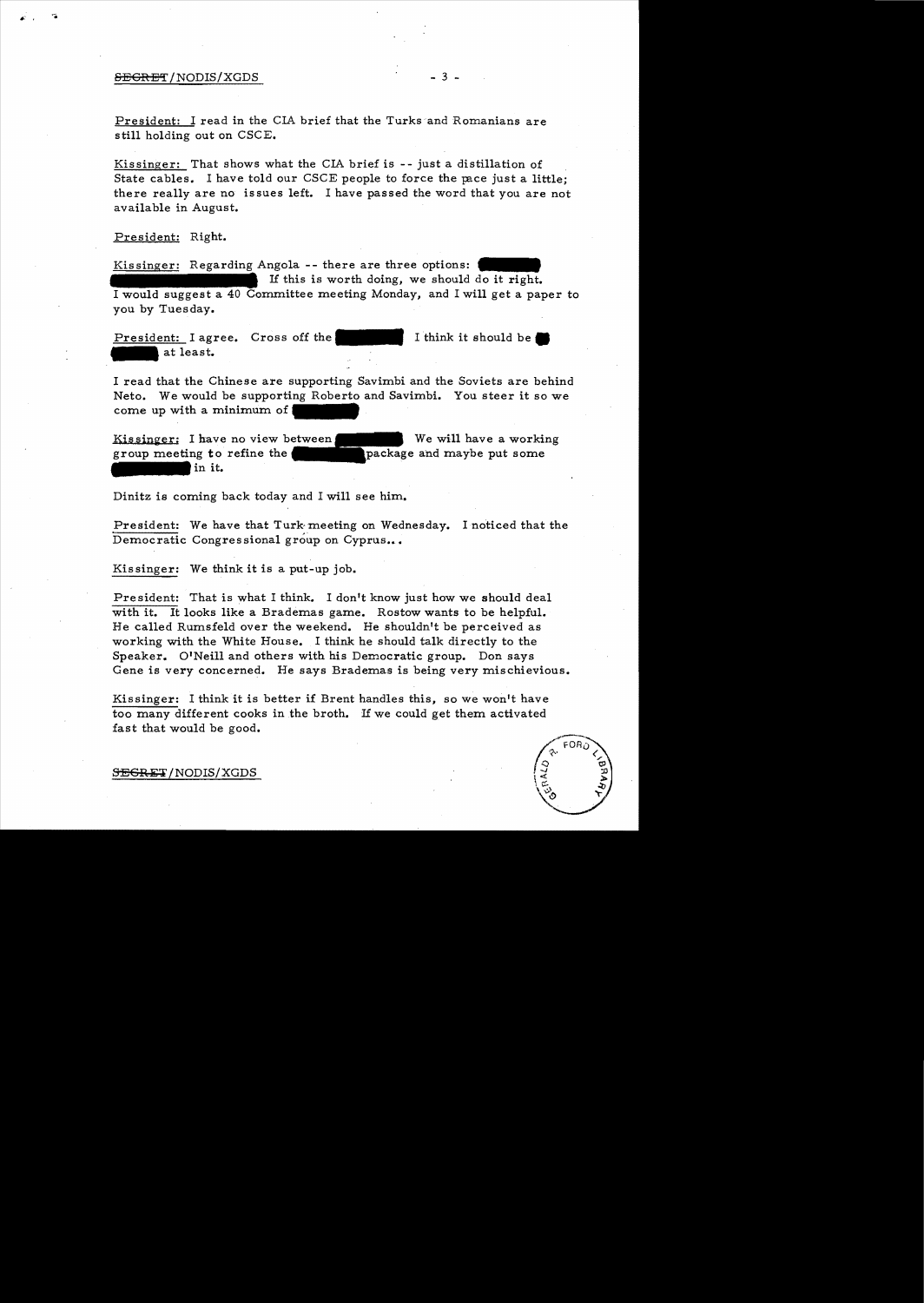# SECRET/NODIS/XGDS

President: Brademas is saying we want all or nothing and we are not pressuring the Turks.

Brent should tell Rostow we are willing to lift just sales, and point out we have been trying to pressure the Turks.

Kissinger: I have a heavy Congressional schedule tomorrow. [He describes it.]

President: The freshman have a new Chairman. The new one, I don't think is quite as responsible as Hubbard was.



### SEGRET/NODIS/XGDS